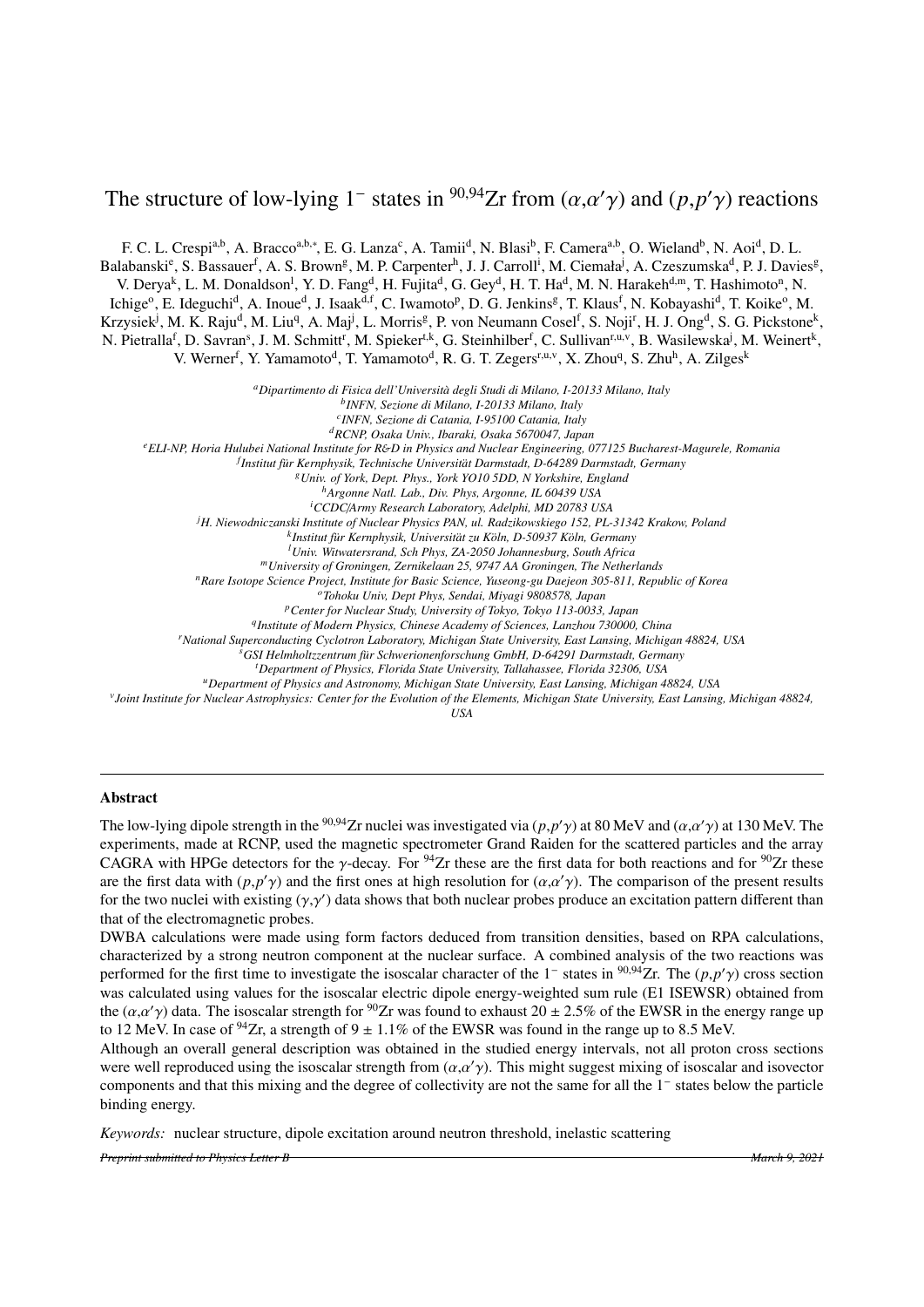The problem of understanding the features of the lowlying dipole strength at around and below the particle binding energy, commonly denoted as pygmy dipole resonance (PDR), is presently attracting particular interest (see, e.g., [\[1\]](#page-8-0), [\[2\]](#page-8-1)) and driving several experimental and theoretical efforts. The PDR notation for low-lying 1- states was introduced since their dipole strength is only few percent of the strength located in all nuclei in the Giant Dipole Resonance (GDR), at around 15-18 MeV. While the GDR can be well described as a collective dipole oscillation of all protons against all neutrons a general microscopic description of the PDR states is presently lacking. Although a simple proposed interpretation is based on the oscillation of neutrons at the nuclear surface against a core made by the other nucleons, the low-lying 1- states are expected to have a more complex structure depending on specific nuclear configurations. To unveil the properties of the PDR states it is important to known how much these states are excited by different probes. Multiple investigations are instrumental in this connection. By using different reactions employing hadronic probes of different types and electromagnetic probes one is expected to be sensitive to different regions on the nuclear volume and thus the comparison of the results provides indication on the nature of these states. In addition, to shed light on the dependence of specific nuclear configurations it is important to study different mass regions and isotopic chains. It has to be noted that there is interest in the PDR states beyond their nuclear-structure properties, because the presence of these dipole states has implications for astrophysical problems related to nucleosynthesis and the nuclear equation of state (see [\[3\]](#page-8-2) for a review).

The results obtained so far, based on the comparison of the excitation of pygmy dipole states with both the electromagnetic and hadronic probes, reveal a structural splitting of the low-lying E1 strength. The states in the lower-energy region were shown to have isoscalar components larger than those of the states in the higherenergy region. In the case of  $124$ Sn ([\[4,](#page-8-3) [5\]](#page-8-4)) and  $140$ Ce ([\[6,](#page-8-5) [7\]](#page-8-6)), this splitting was clearly seen by comparing results from  $(\gamma, \gamma')$  with those obtained with two or more<br>hadronic probes. For  $^{124}$ Sn and  $^{140}$ Ce both  $(\alpha, \alpha')$ hadronic probes. For <sup>124</sup>Sn and <sup>140</sup>Ce, both  $(\alpha, \alpha')$ <br>and  $(\alpha^{17}O^{17}O')$  show a consistent picture for this splitand  $({}^{17}O, {}^{17}O'\gamma)$  show a consistent picture for this split-<br>ting Moreover, for the  ${}^{140}Ce$  nucleus, a recent work ting. Moreover, for the <sup>140</sup>Ce nucleus, a recent work added relevant information, which was obtained with the  $(p, p' \gamma)$  reaction [\[8\]](#page-8-7). In fact, while the cross sec-<br>tion for the alpha and low-energy heavy-jon interaction for the alpha and low-energy heavy-ion interaction is sensitive to the isoscalar component of the excited states, this is different in the case of proton scattering at a bombarding energy below 100 MeV where this selectivity is less distinct since proton scattering has also some sensitivity to isovector components and its surface-peaked interaction is less pronounced. The results for proton scattering off <sup>140</sup>Ce are consistent with an increase of the isovector character with excitation energy. In addition, from the measured cross sections, some evidence was found for a transitional region towards the IVGDR at higher energies. This work also underlines the importance of having additional data from proton scattering in that energy region.

This letter presents experimental work which advances the understanding of the isoscalar and isovector nature of the low-lying 1<sup>−</sup> states by focusing on the two neutron rich nuclei <sup>90,94</sup>Zr. For these two nuclei  $(\gamma, \gamma')$  ex-<br>periments have shown the presence of several 1<sup>-</sup> states periments have shown the presence of several 1<sup>-</sup> states for which there is a need to have additional information on their excitation with hadron probes to describe their nature. In fact, up to now the experimental information based on hadronic probes on Zr isotopes relies on some data for <sup>90</sup>Zr from  $\alpha$  scattering [\[9\]](#page-8-8) and on  $({}^{17}O,{}^{17}O'\gamma)$ <br>[10] mainly limited to few excited states, while no data [\[10\]](#page-8-9), mainly limited to few excited states, while no data exist for  $94$ Zr. It has to be noted that the two nuclei 90,94 Zr, one being neutron closed shell and proton closed sub-shell and the other with additional four neutrons outside the neutron shell closure, provide a good testing ground for theory concerning predictions for isoscalar strength and of the role of the neutron excess outside the N=Z core in the structure of the PDR states. The existing data for  $90Zr$  indicate there is a need for further investigation in order to map the transition from states with "pygmy" like nature to the tail of the GDR. In addition, proton data are expected to play a role in clarifying the character of 1<sup>−</sup> states. Moreover, the comparison between the two isotopes, for the first time investigated by using hadronic probes, could provide insight into the role of neutrons in the 1<sup>−</sup> excitations.

The experiments were carried out at the Research Center for Nuclear Physics (RCNP), Osaka University. Beams of alpha particles and protons, at bombarding energies of 130 MeV and 80 MeV, respectively, were provided by the AVF cyclotron. Inelastically scattered particles (alphas or protons) were measured by employing the high-resolution spectrometer Grand Raiden (GR) [\[11\]](#page-8-10). In the used forward scattering mode, the GR spectrometer was placed at angles of 4.5 and 6.6 degrees, for the alpha and proton beams, respectively. The Grand Raiden Forward-mode beam line (GRAF) [\[12\]](#page-8-11) was used to transport the unreacted beam to a well-shielded beam dump placed at 20 m downstream of the target. The full solid angle of the Grand Raiden spectrometer is 4 msr.

<sup>∗</sup>Corresponding author

*Email address:* Angela.Bracco@mi.infn.it (A. Bracco)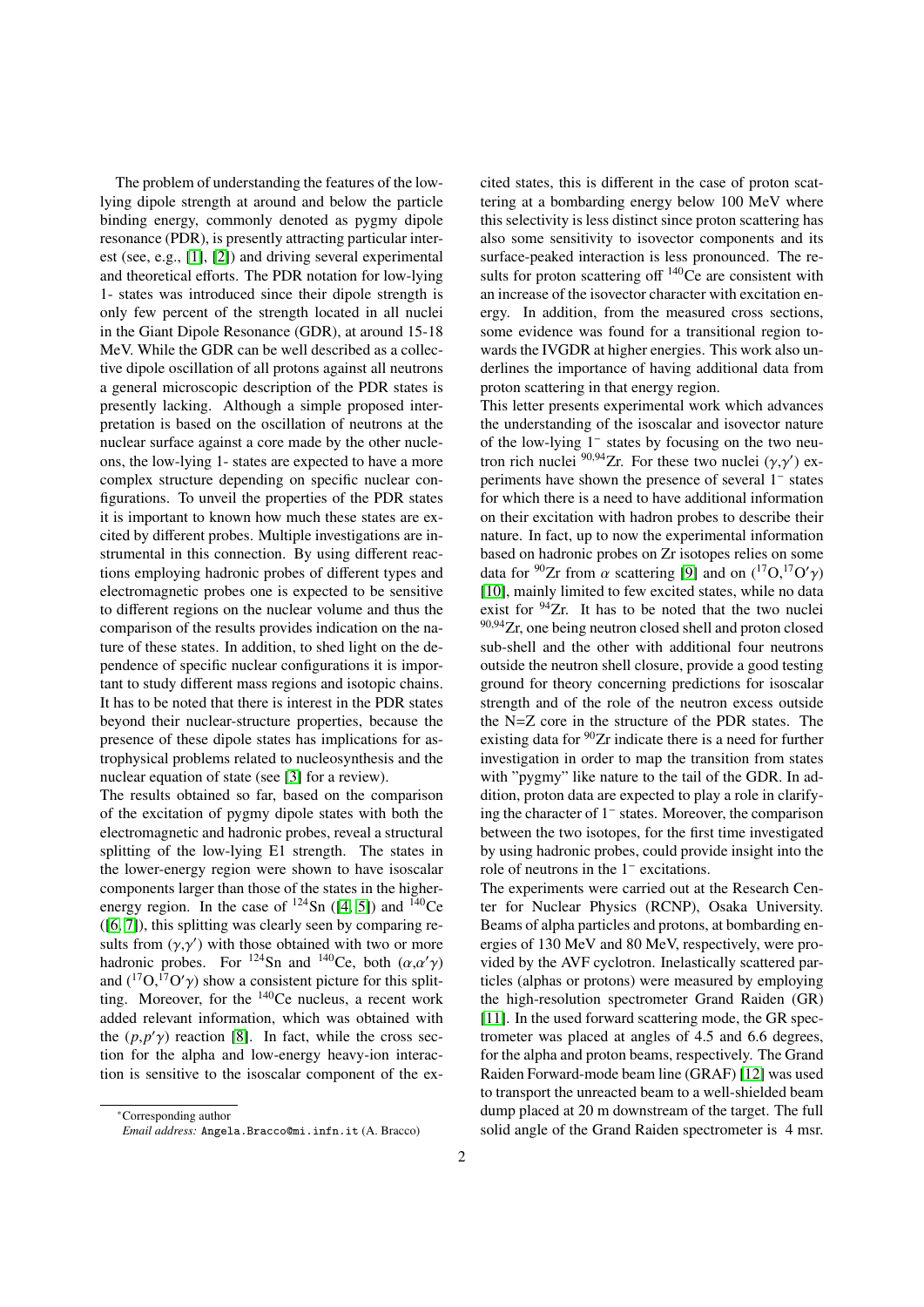Typical beam currents ranged from 4 to 10 nA, since the count rate in the focal plane detectors, which depends on the spectrometer angle, was kept rather constant during the data taking. Highly enriched self-supporting targets of  $90,94$ Zr with areal densities of 1.95 and 4 mg/cm<sup>2</sup>. respectively, were used. The Grand Raiden spectrometer allowed measurements for both protons and alpha particles with energy resolutions between 60 and 100 keV (full width at half maximum, FWHM). A more detailed description of the coincidence setup at the Grand Raiden Spectrometer can be found in Ref. [\[12\]](#page-8-11). The  $\gamma$ rays emitted following the de-excitation of these target nuclei were detected using the clover-type HPGe detectors of the CAGRA array [\[13\]](#page-8-12), placed around the target position. The CAGRA array consisted of 12 clover detectors, 8 of them were placed at an angle of 90 degrees with respect to the beam direction, while the remaining 4 clover detectors were placed at backward angles (135 deg). The distance between the target and the front face of the HPGe detectors was 208 mm for 10 clover detectors from Argonne National Laboratory (USA) and the Army Research Laboratory and 160 mm for 2 larger volume clover detectors from the Institute of Modern Physics (China). The energy resolution amounted to 20 keV at E*ex*= 6.4 MeV. The total photo-peak efficiency was 0.0158 (0.00214) at 1332 keV (6.4 MeV).

The excitation energy was determined by the missing mass method from the energies of the scattered protons and  $\alpha$  particles. Ground-state  $\gamma$ -ray transitions from excited states were selected by setting energy gates with the condition  $E_{ex} \approx E_{\gamma}$  for the excitation energy and energy of  $\gamma$ -ray transitions. This selection enhances the sensitivity to 1<sup>−</sup> excited states due to their allowed E1 transition to the ground state. Random  $\gamma$ -coincidences were subtracted using the standard procedure in which a gate is set on the side of the prompt peak. The spectra extend up to around the neutron separation energy, Sn =11.968 MeV and Sn=8.219 MeV for  $^{90}Zr$  and  $^{94}Zr$ , respectively. The angular correlation of gamma rays and scattered particles was measured for two angular settings, 90◦ and 135◦. The measured yields are shown in panels  $(b)(c)(e)$  and  $(f)$  of Fig[.1](#page-2-0) for two transitions in each nucleus, one of quadrupole type and one of dipole type. The first  $2^+$  excited states of  $90Zr$  and  $94Zr$  are not present in the proton scattering spectra due to the acceptance of the magnetic spectrometer, set to measure the region of  $1^-$  states. The  $\gamma$  angular distribution is sensitive to the multipole character of the transition as one can see in panels  $(b)(c)(e)$  and  $(f)$  of Fig[.1](#page-2-0) where the data are compared with the corresponding calculated angular correlation. The theoretical angular correlation pattern was calculated with the program ANGCOR using the



<span id="page-2-0"></span>Figure 1: The ratio of the measured yields at 90◦ and 135◦ for several transitions and the continuum regions (marked by horizontal blue bars) for  $90Zr$  (panel(a)) and  $94Zr$  (panel (d)) measured with the  $(\alpha, \alpha' \gamma)$  reaction at 130 MeV. In both frames, the coloured regions refer to E2 (in red) and E1 (in blue) transitions types. The vertical size of the dark blue regions represents the statistical uncertainty related to the integral of counts. In panel (d) the rectangular region limited by dashed lines does not include the discrete transitions between 4.5 and 4.9 MeV. The measured and predicted  $\gamma$  angular correlations for selected discrete lines are shown panels  $(b)$ , $(c)$ , $(e)$ , $(f)$ . The predictions were obtained with DWBA calculations. Panel (b) is for the 2186 keV E2 transition of  $90Zr$  and panel (c) is for the 6425 keV E1 transition of<sup>90</sup>Zr. Panel (e) is for the 919 keV E2 transition of <sup>94</sup>Zr and panel (f) is for the 2846 keV E1 transition of  $94$ Zr. The angular correlations for the  $(p, p'$ <sub> $\gamma$ </sub>) reaction, are characterised by a smaller anisotropy.

m-state population amplitudes obtained from DWBA calculations [\[14\]](#page-8-13). One can note that the anisotropy in the angular correlation is found to be larger in the case of alpha scattering.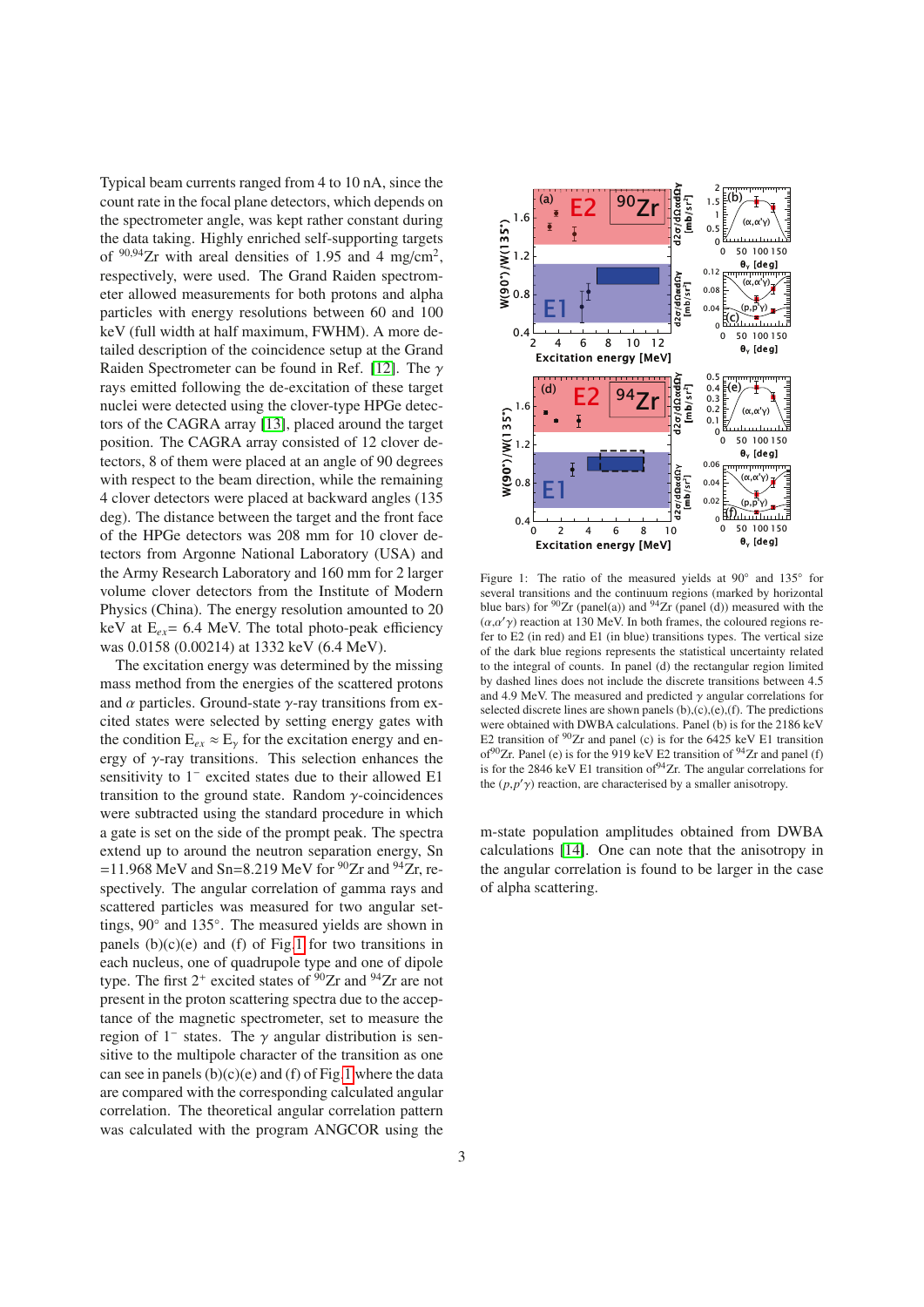

<span id="page-3-0"></span>Figure 2: Cross section for the excitation of dipole states from different reaction types for the nuclei <sup>90</sup>Zr and <sup>94</sup>Zr. Panels (a) and (b) are for the  $(\alpha, \alpha' \gamma)$  reaction at 130 MeV, panels (c) and (d) are for the  $(p, p' \gamma)$  reaction at 80 MeV, while panels (e) and (f) show  $(\gamma, \gamma')$  measurements from references [\[15\]](#page-8-14) and [\[16\]](#page-8-15). The coloured bars correspond to discrete transitions while the grey bars correspond to the continuum regions in the present measurements. In panel (c) the estimated contribution from 1<sup>+</sup> states obtained using the measured M1 strength from [\[17\]](#page-8-16) is shown in the grey area with light green bars.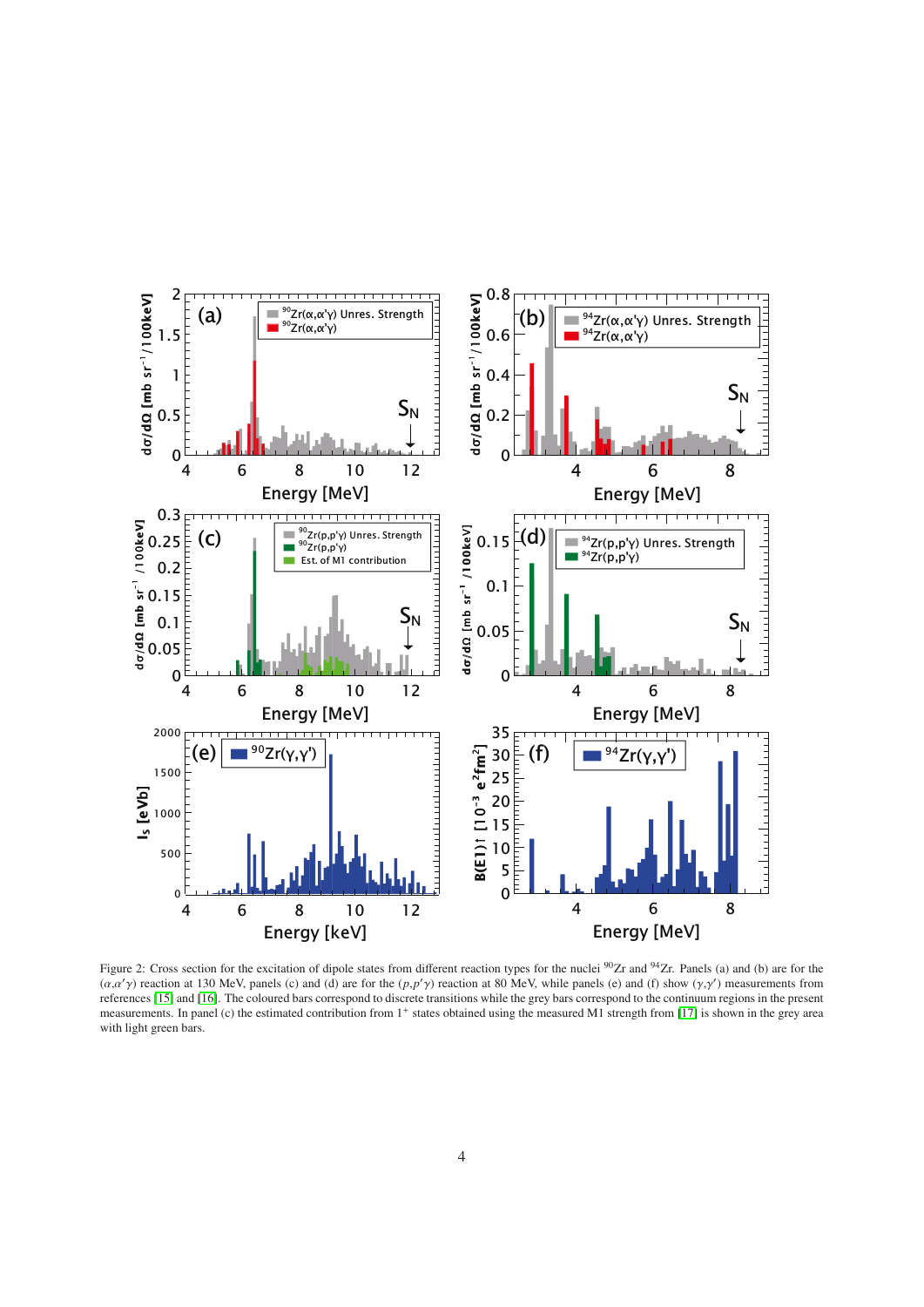The spin of the states which form a continuum distribution in the energy region of the PDR can be inferred by looking at the ratio between the number of counts measured at the two angles. This ratio is shown by the horizontal bars in Fig[.1](#page-2-0) for the two nuclei  $90Zr$  and  $94Zr$ . In the figure, the red and blue regions correspond to the expected ratios for E2 and E1 transitions, respectively. The vertical size of these regions reflect the uncertainty in the spin alignment deduced from the angular correlation of few known discrete lines. The horizontal dark blue bars indicate the energy regions over which the counts were summed. For  $94Zr$  the horizontal bar limited by dashed lines does not contain discrete transitions. The vertical size of these bars gives the statistical uncertainty related to the integral of counts. The main finding is that the states in the energy regions 7-12 MeV for  $90Zr$  and 4-8 MeV for  $94Zr$  are primarily of electric dipole type.

The cross sections measured in this work are shown in panels (a) (b) (c) and (d) of Fig. [2](#page-3-0) and are compared with data from  $(\gamma, \gamma')$  measurements, presented in pan-<br>els (e) and (f) of Fig. 2 (from references [15] and [16]) els (e) and (f) of Fig. [2](#page-3-0) (from references [\[15\]](#page-8-14) and [\[16\]](#page-8-15)). In Fig. [2](#page-3-0) the binning size of the data is 100 keV. Uncertainties of the present results are in the region of 10-20% in most cases, mainly dominated by statistical errors.

The counts in the known discrete peaks are indicated with full coloured bars (red and green) while the other grey bars correspond to the total measured counts and thus include the unresolved strength cross section. Similar to the findings in other nuclei, also for these two isotopes of Zr only the few lowest energy states are populated by all three reactions. However, for the lowest energy discrete states their population cross section with the  $(\gamma, \gamma')$  reaction is rather weak and this indicates that these states have a dominant isoscalar character. Note that also in the measurement for  $90Zr$ with the  $(^{17}O, ^{17}O^{\prime}\gamma)$  reaction [\[10\]](#page-8-9) only the low-lying<br>states up to 7 MeV were well populated states up to 7 MeV were well populated.

The inspection of Fig[.2](#page-3-0) indicates three clear distinctive features of the present data : i) in general the cross section for the  $(p, p' \gamma)$  data is smaller than that<br>of  $(\alpha, \alpha' \gamma)$  similarly to the finding of [8] for <sup>140</sup>Ce of  $(\alpha, \alpha' \gamma)$  similarly to the finding of [\[8\]](#page-8-7) for <sup>140</sup>Ce;<br>ii) a difference is present in the energy distribution ii) a difference is present in the energy distribution of the cross section for the two hadronic probes as compared to the electromagnetic  $\gamma$  beam probe; iii) for the nucleus <sup>90</sup>Zr the cross section for  $(p, p' \gamma)$  has a relative enhancement at around 9 MeV as compared to relative enhancement at around 9 MeV as compared to the  $(\alpha,\alpha'\gamma)$  data.<br>One possible

One possible explanation of the additional cross sections in the  $(p, p' \gamma)$  data around 9 MeV could be M1 excitations known to be favourably excited in proton scattering at forward angles [\[18\]](#page-8-17). Information on the M1 strength distribution in  $90Zr$  is available in Ref. [\[17\]](#page-8-16) reporting the results of a reanalysis of the  $90Zr$  data of Ref. [\[19\]](#page-8-18). It was used, assuming 100% decay to the ground state, to estimate the contribution to the spectrum applying the conversion method described in Ref. [\[20\]](#page-8-19). The calculated cross section for the present bombarding energy and scattering angle is displayed in panel (c) of Fig. [2](#page-3-0) with coloured (light green) bars. The uncertainty in the estimation of the M1 strength was deduced using the errors of the existing data and its average value is 19%. It varies from state to state and the standard deviation is 7%. The M1 contribution cannot account for the measured enhancement.

From the present results and from the ones in Ref. [\[8\]](#page-8-7), it is clear that the proton and  $\alpha$  scattering can be considered good isoscalar probes in the same way as light heavy-ion projectiles like  $^{17}O$  [\[21,](#page-8-20) [4,](#page-8-3) [10,](#page-8-9) [6\]](#page-8-5) and  $^{12}C$ [\[22\]](#page-8-21). We will try to make use of this isospin equivalence to extract relevant and valuable information about the low-lying dipole states in the two Zr isotopes. The reactions under study probe the nuclear surface. This can be inferred from a semiclassical model [\[23\]](#page-8-22) where the trajectories are computed with classical equation of motion while the nuclear excitation are calculated according to quantum mechanics. The inelastic cross section is obtained by integrating over the impact parameters involved in the reaction. For each trajectory, the scattering angle as well as the distances of closest approach are obtained and therefore one can single out the values of the impact parameter that yield the measured scattering angles. In our case, the results of the inelastic cross section calculations show that the two projectiles, at the energies where the experiments were performed, are exploring the nuclear surface being the distance of closest approach close to the nuclear radius for the proton scattering and close to the sum of the radii of the two reaction partner in the case of  $\alpha$  scattering. Therefore the used reactions are well described within the DWBA approach. The radial form factors needed for the calculations of the inelastic scattering cross sections were constructed within the double folding approach (single folding for the proton scattering) with microscopic transition densities and the nucleon-nucleon M3Y interaction [\[24\]](#page-8-23). The transition densities employed here were calculated within the RPA approach. In panel (a) of Fig. [3,](#page-5-0) a typical transition density for the PDR is displayed for  $90Zr$  [\[25\]](#page-8-24), calculated with a SGII interaction [\[26,](#page-8-25) [27\]](#page-8-26). It shows at the surface the characteristic mixing of isoscalar and isovector character, i.e. the proton and neutron contributions are in phase inside the nuclear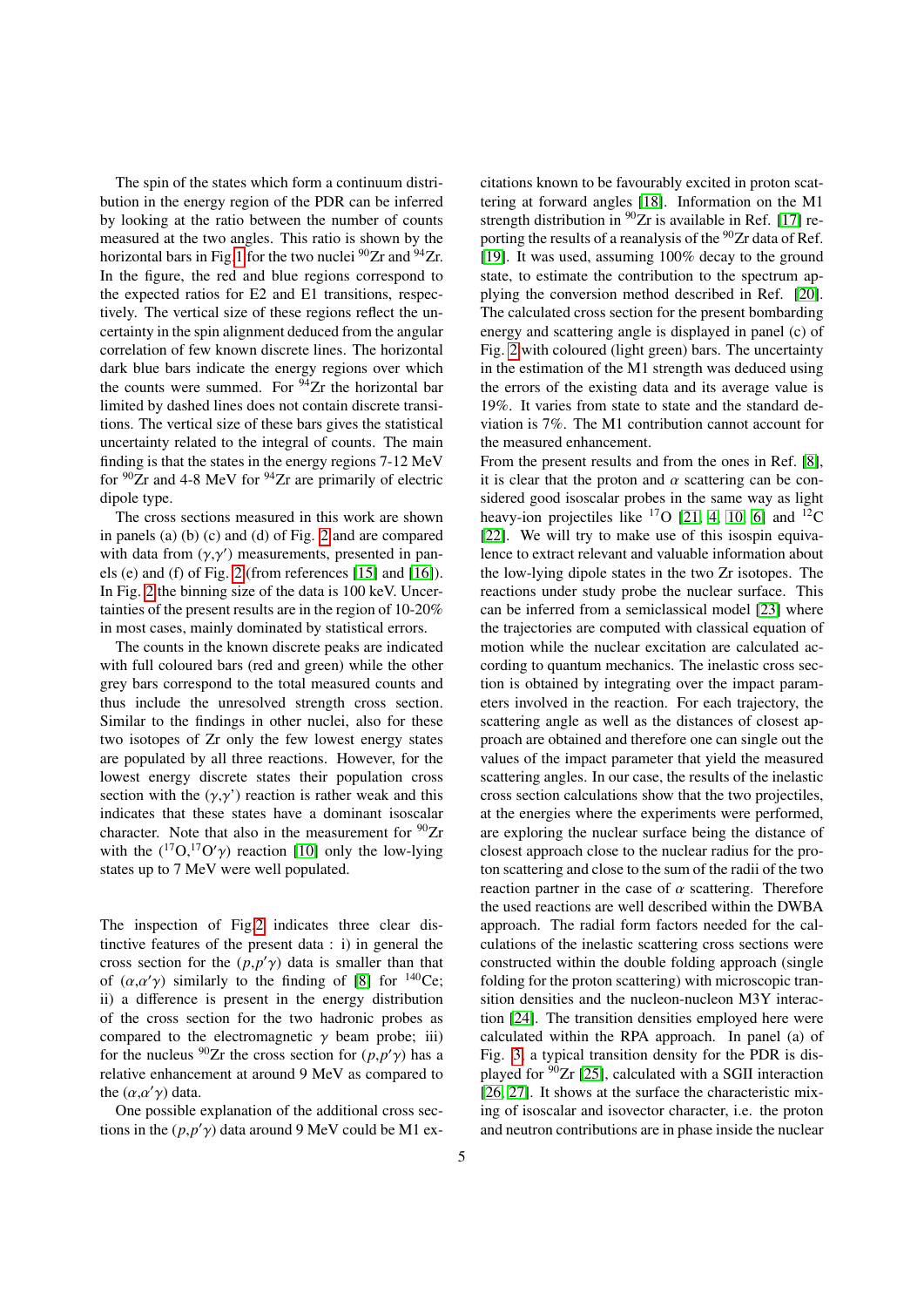

<span id="page-5-0"></span>Figure 3: Panels (a) and (c) show two predictions of the transition densities, one for the nucleus <sup>90</sup>Zr - typical of a pygmy dipole state - calculated with a SGII interaction (top left panel) and one for the nucleus  $94Zr$  - with no isospin mixing at the nuclear surface - calculated with a SkI3 interaction (bottom left panel) and indicated as SkI3(2). Panels (b) and (d) show the fraction of the ISEWSR strength deduced by comparing the data from  $\alpha$  (blue bars) and proton (red bars) scattering with DWBA calculations using form factors calculated using transition densities obtained<br>with different interaction within the EDF+RPA approach. Panel (b) refers in  $94Zr$ . For the SGII interaction for  $90Zr$  and the SkI3 interaction for  $94Zr$  the theoretical values of the ISEWSR strength are also shown with the empty bars. The bars denoted with SkI3(2) were obtained by using the transition densities on the bottom left panel while the ones indicated with SkI3 were obtained with transition densities that have a shape similar to the ones on the upper left panel.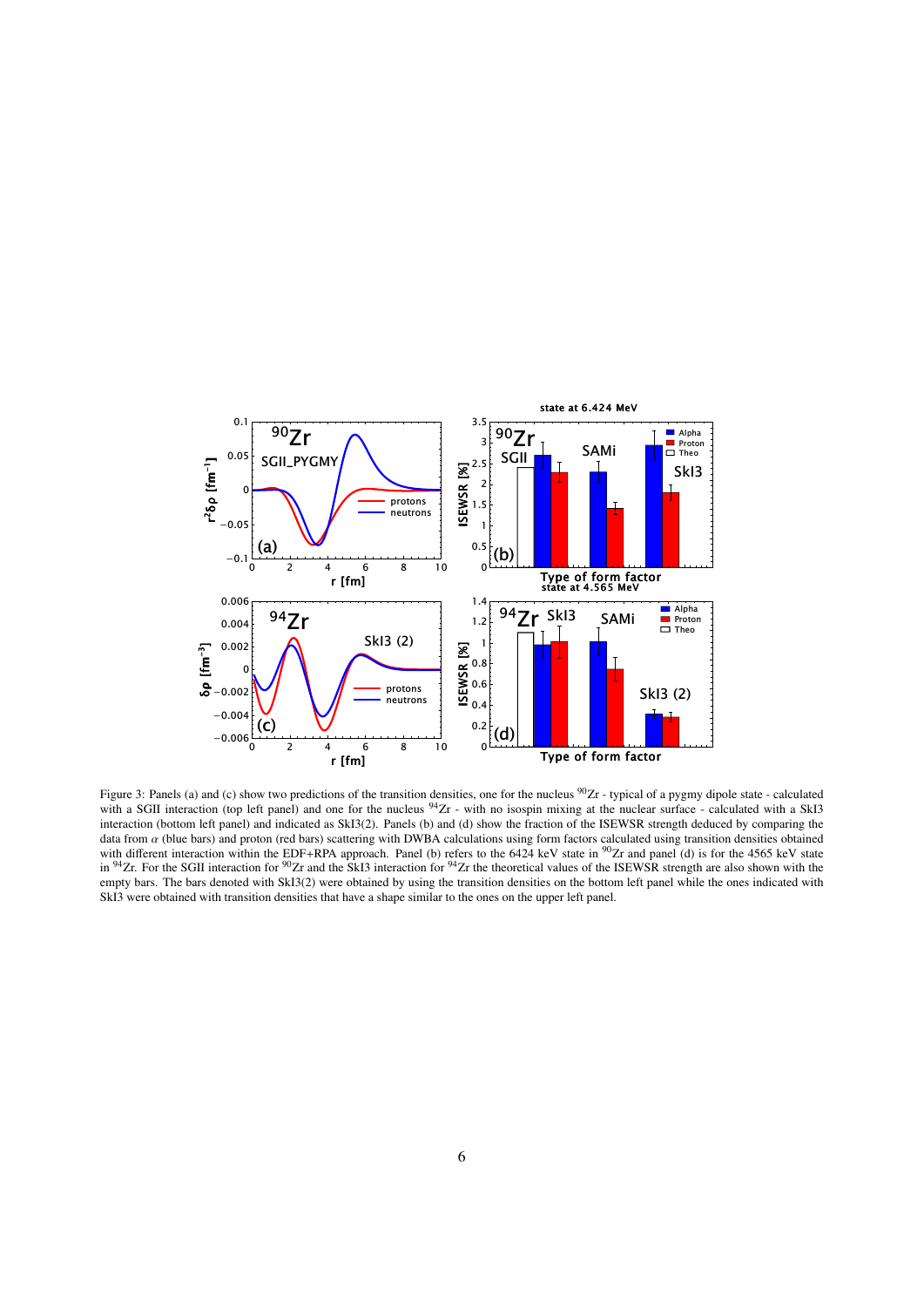radius and only the neutron contribution is present at the nuclear surface. This feature has revealed its importance in the determination of the inelastic scattering cross section when it is calculated employing the DWBA approach [\[28\]](#page-8-27). Since the reactions measured in this work are expected to be probing the nucleus mainly around the surface, one expects that only the most external region of the transition density is responsible for the cross section. We have performed DWBA calculations for the  $1^-$  state at 6.424 MeV in  $90Zr$  and that at 4.565 MeV in  $94$ Zr. For the optical potential the parameters deduced from existing elastic scattering data were used, see Refs. [\[29\]](#page-8-28) and [\[30\]](#page-8-29). The Coulomb contribution was included in the DWBA calculations by using the  $B_{em}(E1)$  deduced from the  $(\gamma, \gamma')$  measurements<br>[15] The Coulomb excitation cross section is in the [\[15\]](#page-8-14). The Coulomb excitation cross section is in the range of 3-7 % of the total excitation and this is related to the isovector component of the states.The discrepancy between the theoretical cross section and the corresponding experimental value depends then on the nuclear contribution and the difference can be ascribed to the inaccurate value of the E1 ISEWSR [\[31\]](#page-8-30) percentage for the considered state.

The DWBA calculations performed for the state at 6.424 MeV in  $90Zr$  were fitted to the data by varying the E1 ISEWSR strength of the state from the original theoretical value. In the case of the calculations corresponding to the transition density shown panel (a) of Fig[.3](#page-5-0) the variation to fit the experiments was approximately 10%. We are aware of the fact that the nuclear cross section is not directly proportional to the  $B_i$ <sub>s</sub> $(E1)$  but theoretical estimation have shown that it may be considered a plausible approximation [\[32\]](#page-8-31). It was noted that the excitation cross section is mainly of nuclear nature, where the cross section for Coulomb excitation is always smaller than 10%. The calculations were performed for the two reactions  $(\alpha, \alpha' \gamma)$  and  $(p, p' \gamma)$  on <sup>90</sup>Zr at 130 MeV and 80<br>MeV respectively and the deduced E1 ISEWSR values MeV, respectively, and the deduced E1 ISEWSR values are plotted in panels (b) and (d) of Fig[.3.](#page-5-0) The blue bars correspond to the  $(\alpha, \alpha' \gamma)$  reaction while the red bars<br>to the  $(n, n' \gamma)$  one. The error bars in the Fig. 3 reflect to the  $(p, p' \gamma)$  one. The error bars in the Fig[.3](#page-5-0) reflect<br>the statistical error. Similar calculations were made usthe statistical error. Similar calculations were made using form factors that employed transition densities obtained within the theoretical predictions from nuclear Energy Density Functional (EDF) (for a general review see Refs. [\[3\]](#page-8-2) and [\[33\]](#page-8-32)) based on different Skyrme functionals. In particular, for the  $90Zr$  nucleus, apart from the already mentioned SGII, the SAMi [\[34\]](#page-8-33) and SkI3 [\[35\]](#page-8-34) interactions were used. These interactions are representative of the numerous Skyrme interactions used in the literature and they all well describe the main features of the PDR states. Furthermore, they describe as well

7

the main characteristics of the giant resonances and in particular of the IVGDR. For the  $94$ Zr nucleus, the SGII interaction was not considered because it does not include pairing effects.

In panel (b) of Fig[.3,](#page-5-0) the results for the value of  $ISEWSR(\%)$  obtained as fit to the data are shown for the three mentioned interactions and for the state at 6.42 MeV in  $90Zr$ . The plotted quantity is thus ISEWSR(%) = ISEWSR(%)<sub>th</sub>\*( $\sigma_{ex}/\sigma_{th}$ ). For a given state, one expects to deduce the same value of the E1 ISEWSR strength independently of the used reaction. The fraction of the E1 ISEWSR deduced by comparing the data from alpha (blue bars) and proton (red bars) scattering with the theoretical DWBA calculations show that, for the case of the SGII interaction, the results are very similar. In addition,  $\sigma_{ex}/\sigma_{th}$  differs from 1 by approximately 10% only for the SGII interaction, while for the other two interactions, the difference is much larger up 70% or more. Therefore, we consider the calculation performed with transition density obtained using the SGII interaction to be the best one. The same type analysis was repeated for the dipole state at 4.565 MeV in  $94$ Zr and the results - shown in panel (d) of Fig[.3](#page-5-0) indicate that the best fit is obtained with the SkI3 interaction. One common feature of the transition densities for states around the particle binding energy here used is to have a neutron excess at the nuclear surface and this is true for all three interactions. This feature is typical of PDR states and is seen as related to isospin mixing. For states at higher excitation energy the transition densities for proton and neutrons have almost identical radial distribution at the surface. We considered interesting to make a calculation also using this type of transition density although it is related to higher energy states. We denote here with the label SkI3(2) the calculations using the transition density obtained with the SkI3 interaction for the states in <sup>94</sup>Zr at around 10 MeV having the proton and neutron radial distribution shown in panel (c) of Fig[.3.](#page-5-0) Inspection of panel (c) of Fig[.3](#page-5-0) evidences that the proton and neutron components of this transition density are in phase also at the nuclear radius region. In this case the deduced percentage of the E1 ISEWSR is much smaller than the one obtained by using a transition density like the one in panel (a) of Fig[.3,](#page-5-0) which describes a state with a strong isospin mixing at the nuclear surface. In the supplementary material of this paper the transition density for the states in  $94$ Zr at around the binding energy based on the SkI3 interaction is given.

We used the best results obtained for  $\alpha$  scattering to deduce for each of the two targets, from a fit, the value of the E1 ISEWSR strengths in the continuum region.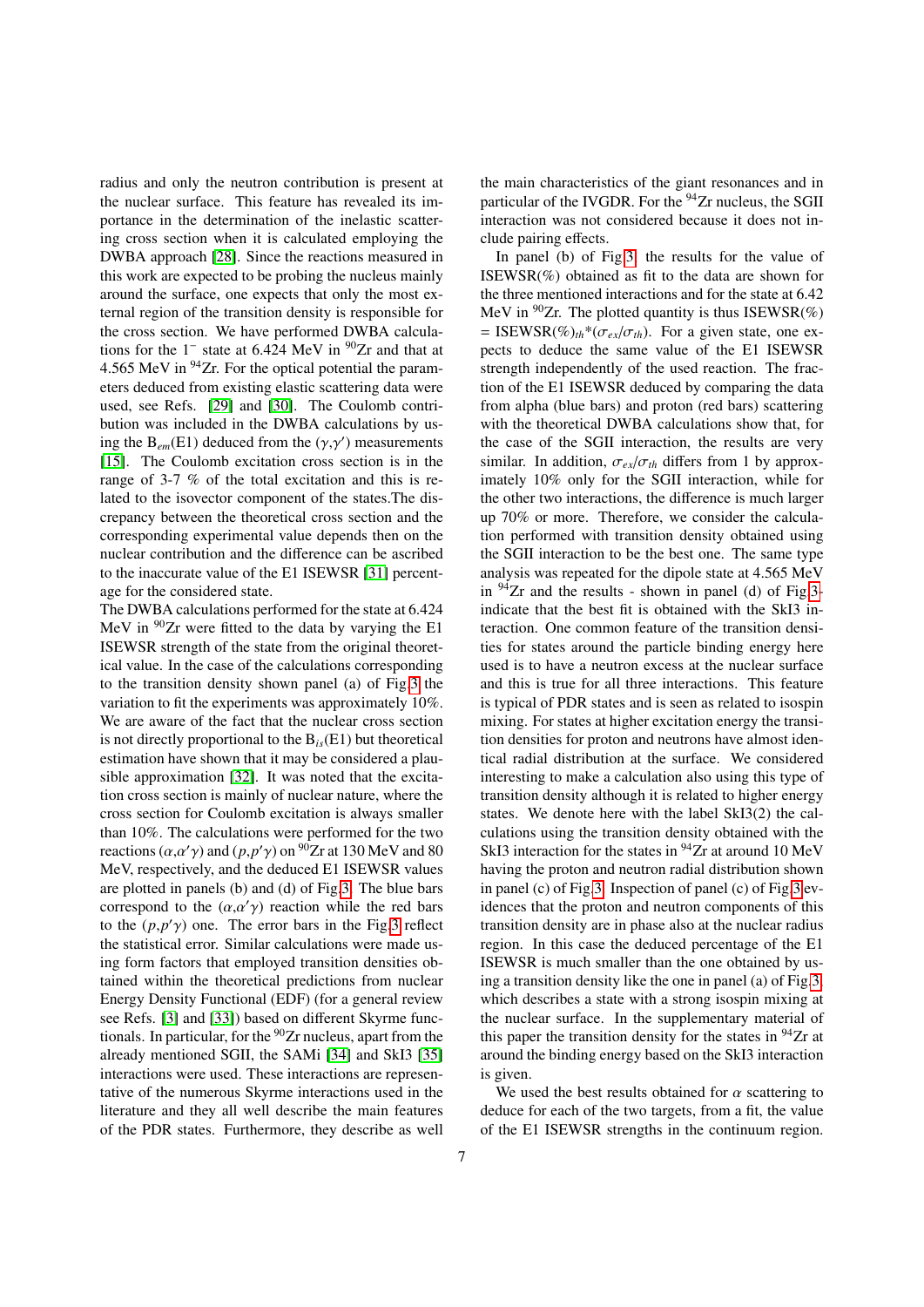

<span id="page-7-0"></span>Figure 4: The cross section measured with proton inelastic scattering at 80 MeV (integrated over a bin 0.5 MeV wide and in mb/sr) is shown with orange bars and the corresponding prediction, including as strength that determined by the  $(\alpha, \alpha')$  data, is shown with blue<br>hars. Panel (a) is for the <sup>90</sup>7r nucleus and panel (b) for the <sup>94</sup>7r nubars. Panel (a) is for the  $90Zr$  nucleus and panel (b) for the  $94Zr$  nucleus. The predictions are based, as described in the text, on DWBA calculations using values of the E1 EWSR strengths that were deduced from fitting of  $\alpha$  scattering data of this work.

In particular, for the form factor we employed the one based on the SGII interaction for  $90Zr$  and on the SkI3 interaction for <sup>94</sup>Zr. This choice takes into account two facts. One is that for the states at  $6.424$  MeV in  $90Zr$ and at 4.565 MeV in  $94$ Zr (see panels (b) and (d) of Fig[.3\)](#page-5-0) it was found that the  $ISEWSR(\%)$  values are similar for  $p$  and  $\alpha$  scattering data. The second is that the ratio  $\sigma_{ex}/\sigma_{th}$  differs from 1 only by approximately 10%. Then, for the calculation of the  $(p, p')$  scattering cross section we made use of the proton form factor with a strength (namely the fraction of the ISEWSR) equal to that deduced from the  $\alpha$  scattering analysis and without imposing any further normalisation. The form factors for the proton and alpha reactions are different as they result from a transition densities single (proton) and double (alpha) folded with the same nucleon-nucleon M3Y interaction [\[24\]](#page-8-23). This procedure was applied for both nuclei <sup>90</sup>Zr and <sup>94</sup>Zr.

The calculated cross sections obtained for proton

scattering are compared with the measurements in Fig[.4,](#page-7-0) for both the  $90Zr$  and  $94Zr$  nuclei. The error bars in this figure reflect the statistical error. In the case of  $90Zr$  the contribution of the M1 strength was taken into account. For  $90Zr$ , the calculations show some differences from the data and on average the difference is 0.12 mb/sr. The differences between the (p,p') data and the calculation with the ISEWSR extracted from  $(\alpha, \alpha')$  data are probably reflecting the mixed character of the (p,p') excitation.

In the case of the  $94$ Zr the general trend of the data is described by these calculations in a rather satisfactory way with the exclusion of the points at 5 and 6.5 MeV for which discrepancies outside the error bars are found. For both nuclei the found discrepancies might be due to the fact that the assumption of a form factor to be the same over the entire excitation-energy region, which is considered here, is not fully appropriate. Moreover, the differences in between the (p,p') data and the calculation using the ISEWSR extracted from the  $(\alpha, \alpha')$  data are probably reflecting the mixed character of the (p,p') excitation. One can generally deduce that both reactions give a consistent picture of the 1<sup>−</sup> states distribution as being a mixture of isoscalar and isovector type with a strong neutron contribution at the nuclear surface. It is also interesting to note that in the case of  $94Zr$  an increase of the B(E1) is found in the  $(\gamma, \gamma')$  data at around<br>the neutron binding energy, while in contrast the nuclear the neutron binding energy, while in contrast the nuclear excitation decreases in that region. This could be interpreted as due to a transition from isoscalar to isovector type for these states. In addition, it is found that the total isoscalar strength up to 12 MeV in  $^{90}Zr$  is 20  $\pm$ 2.5% of the ISEWSR while that in  $^{94}Zr$  is 9  $\pm$  1.1%, albeit up to 8.5 MeV only. This seems to be in contrast to expectations since the  $94$ Zr nucleus is more neutron rich. This finding, although referring to a different excitation energy region, could be due to a smaller collectivity of these states. However one cannot exclude that the M1 contribution in  ${}^{90}Zr$  is larger than that estimated and subtracted.

In summary the low-lying dipole strength in the two isotopes  $90,94$ Zr was measured using inelastic scattering of protons at 80 MeV and  $\alpha$  particles at 130 MeV incident energies. For both proton and  $\alpha$  scattering, the nuclear part is dominant for the excitation of the lowenergy part of the pygmy dipole resonance. The size of the excitation cross section is overall satisfactorily reproduced using microscopic form factors corresponding to transition densities with a neutron contribution at the surface. These transition densities are characterised by protons and neutrons oscillating in phase in the inner region while at the nuclear surface the isovector and